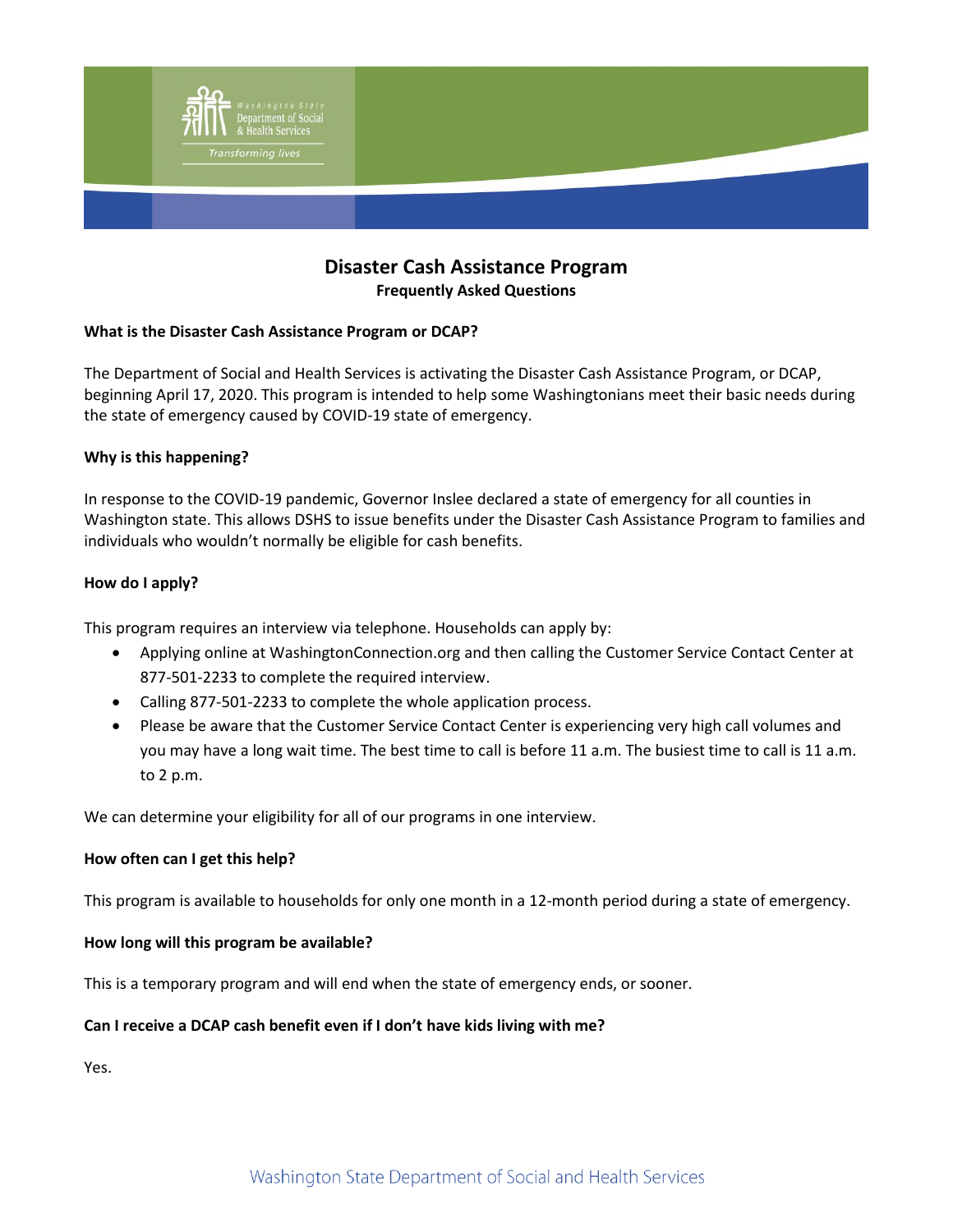

## **Can I get DCAP and other cash programs at the same time?**

No. DCAP is a one-time cash program for households that don't qualify for other DSHS cash programs.

## **What is the income limit for this program?**

The net income limit (after deductions) for all income expected in the month of application is based on your household size. See chart below:

| <b>Household Size</b> | <b>Income Limit After</b> |
|-----------------------|---------------------------|
|                       | <b>Deductions</b>         |
| 1                     | \$363                     |
| $\overline{2}$        | \$459                     |
| 3                     | \$569                     |
| 4                     | \$670                     |
| 5                     | \$772                     |
| 6                     | \$877                     |
| 7                     | \$1,013                   |
| 8+                    | \$1,121                   |

### **Is there a resource limit for this program?**

During the current emergency, up to \$6,000 of your available resources are exempt. Equity up to \$10,000 in a vehicle is also exempt.

### **What information do I need for my interview?**

During the interview, we will discuss all income you expect for the month, your available resources and the expenses you need help with.

### **What type of expenses can I get help with?**

DCAP covers the following types of needs: Shelter costs, utilities, clothing, minor medical care, household supplies and transportation costs for work. DCAP can also help with food, only if you aren't eligible for ongoing food benefits.